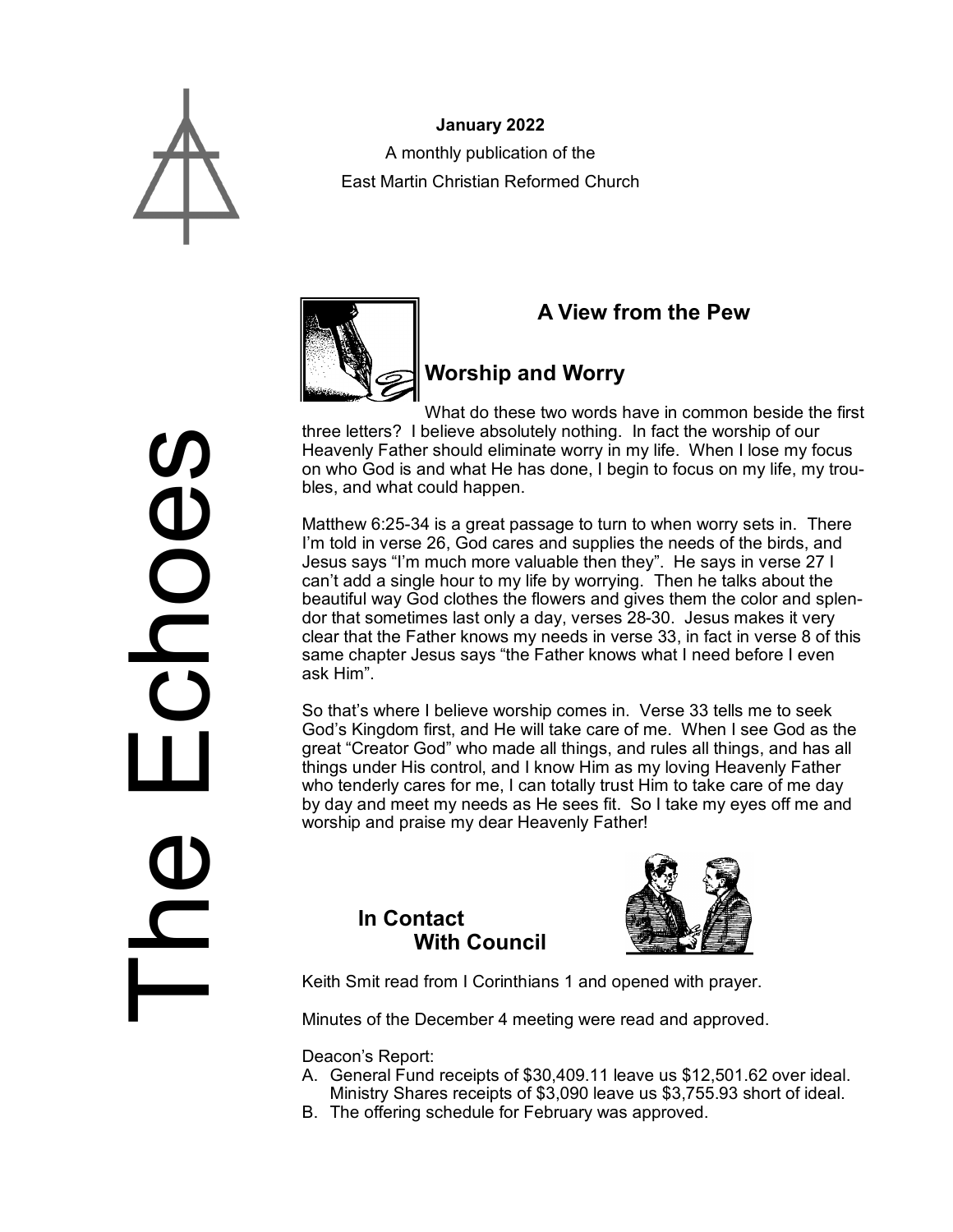Education Committee reported that Libby Dendel is working with Laura Westendorp in leading the Youth Group. (Editor's Note: Sue Tiemeyer and Libby are meeting with the youth twice monthly for a meal and Bible study, Laura and Nancy Smith are working on activities, and Randy and Sue are working on a spring break serve trip.)

Building and Grounds was made aware that snow plowing for The Anchor needs to be done the first and third Wednesday of each month (Cadets) and also when the Youth Group meets there.

Search Committee has sent out several church profiles and are praying for the pastors who view them that their hearts may be touched to consider East Martin. The next meeting will be January 20.

Old business:

- A. Keys for Kids devotionals will be put in the narthex for anyone that would like one.
- B. Request from Julie Grevenstuk to transfer her membership to Prairie Edge CRC was approved.

New business:

- A. Looking to start a Profession of Faith class for those interested. Randy Bouman and Glenn Leep will set it up and lead it.
- B. J.D. Chamberlin from Gideons will speak on February 27.
- C. Sue Tiemeyer is getting the church phone switched to a different service.
- D. A motion was made to cancel the parsonage phone, passed.

Council visits: 9 were made.

Meeting was adjourned. Ryan Tucker closed with prayer.

The Council will be offering a Profession of Faith class in the near future. If you are interested in making profession of your faith or just want to know what would be involved, please sign the sheet in the back of church or talk to an Elder.





The following changes took place in our membership in 2021.

Sadie DeYoung and Madison Tucker were baptized.

Kelly and Kendra Leep, Riley Tuinstra and Sara DeYoung were welcomed into our membership through profession of faith.

Betty Pekelder, Anne Katje, Eunice Williams, Linda Wykstra, Carl Haveman, Marion Visser and Tom Tuinstra were taken from us by death.

The memberships of the Shaardas, Josh Anderson, April Wubben, and Julie Grevenstuk were transferred to other churches.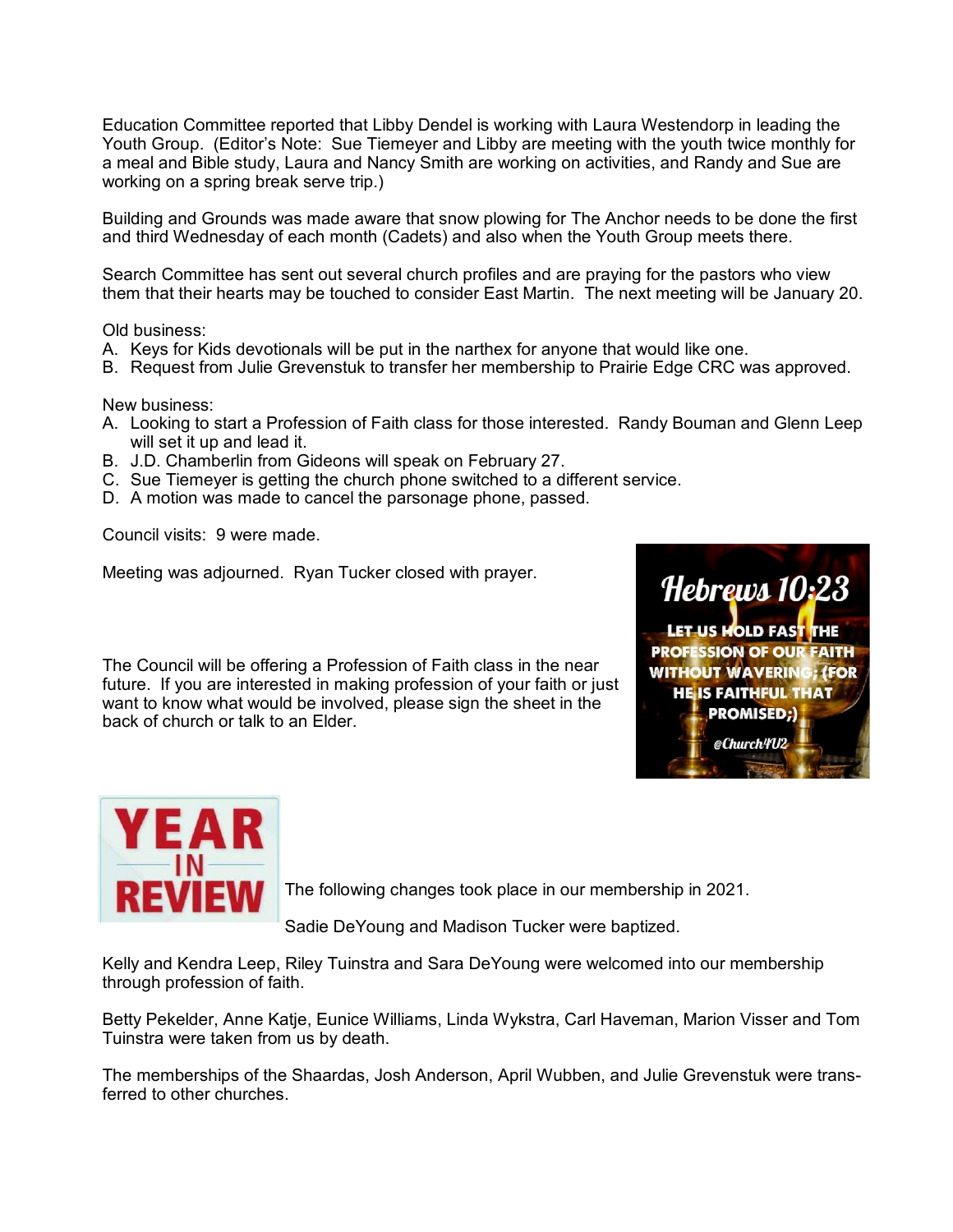### **Hannah said "Yes"!!!**

Brian and Laura Westendorp are happy to announce the engagement of their son, Jared, to Hannah Sikkema. Hannah is the daughter of Bob and Brenda Sikkema, of Hopkins, and the granddaughter of Lynn (and the late Kathy) Huff and Roger and Sharon Sikkema. Hannah goes to Martin Reformed Church. She is a graduate of Dordt College, and she works for Nutrien Ag in Wayland. Jared is employed by Buist Electric. A September 2 wedding is being planned.

Congratulations Jared and Hannah.





# **Amanda said "Yes" too!**

Congratulations to Amanda Klaasen and Cole Wnuk on their engagement. Amanda is a daughter of Vern and Joanne Klaasen. She is a graduate of Martin High School and is employed by Tuinstra's Greenhouse. Cole is the son of Brian and Tracy Wnuk of Wayland. He is a graduate of Wayland High School and is employed by Circuit Electric as an electrician.

The happy couple are planning a September 23 wedding.

### **A New Baby**

Congratulations to Chris and Marlene on the birth of their son. Malachi C. Bontrager was born on Saturday, January 15, at 4:11 am at Bronson Hospital. He weighed 8 pounds, 13 ounces and was 22 inches long

Eliseus was excited to meet his baby brother.

May God richly bless your family.





# **Congratulations Chandler!!**

After two challenging auditions, Chandler Denzel secured a spot on the snare line for the Bluecoats in Canton, OH. The Bluecoats are a professional corp in the DCI (Drum Corp International) circuit. Chandler will spend the spring and summer traveling and competing, and will return to his WGI (Winter Guard Indoor) drumline, Redline, in the fall and winter. Chandler began playing snare in 6th grade and has been actively involved in marching, pep, and jazz bands throughout school.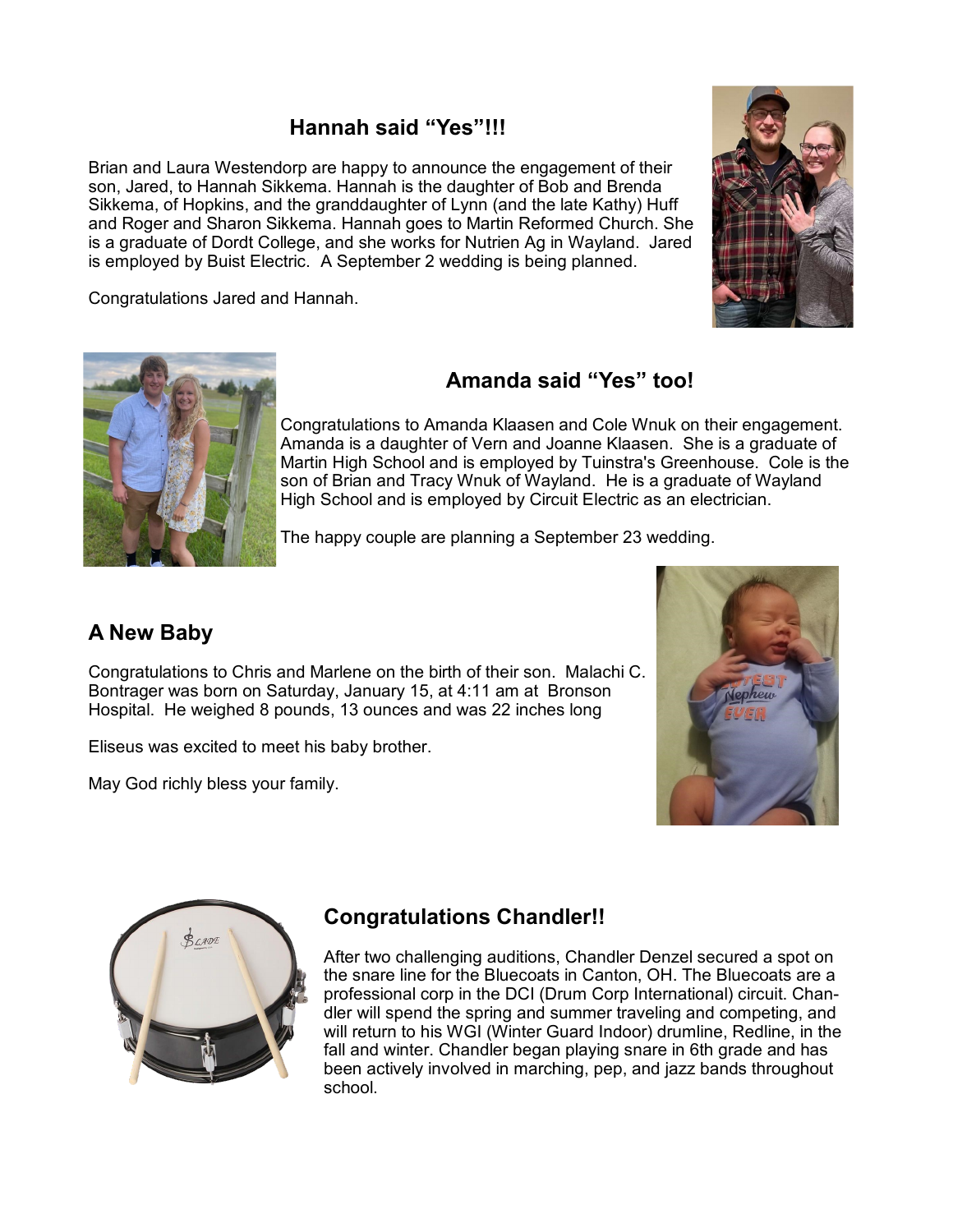Thank<br>Uou

We would like to thank the congregation for helping us celebrate our 70th wedding anniversary. We feel blessed.

Dick and Hazel Kroon



# **Martin Area Resource Center**

When you are grocery shopping in February, please purchase

some of the items below for the Martin Area Resource Center.

Breakfast items: Cereal, Pop-tarts, cereal/ breakfast bars, oatmeal and instant oatmeal flavors, pancake mix and syrup.



Please join us for East Martin Christian School's Wild Game Dinner and Coyote Hunt! Silent and Dutch Auction featured along with **ALL** guest speaker Jenny (Olsen) Ciolek from Michigan Out of Doors.

Check on our Facebook page for more information. The doors open at 4pm on Saturday, February 12, with the dinner served at 5pm. RSVP for numbers only at: emcswildgamedinner@gmail.com



**New Library Books**

*THE LINES BETWEEN US* — AMY LYNN GREEN Historical *RELATIVE* SILENCE — CARRIE PARKS Suspense Fiction *FREEDOM'S SONG* — KIM VOGEL SAW-YER Historical *WALNUT CREEK WISH* — WANDA E. BRUNSTETTER Amish Fiction *PRESENT DANGER* — ELIZABETH GODDARD (Rocky Mt Courage #1) *DEADLY TARGET* — ELIZABETH GODDARD (Rocky Mt Courage #2) Suspense *POINT OF DANGER* — IRENE HANNON (Triple Treat #1) *LABYRINTH OF LIES* — IRENE HANNON (Triple Treat #2) *A SEASON OF CHANGE* — BETH WISEMAN (Amish Inn Series #3) *AN AMISH BARN RAISING* — AMY CLIPSTON, KELLY IRVIN, KATHLEEN FULLER (Three Stories) *RIVERBEND GAP* — DENISE HUNTER (Riverbend Romances #1) *A PICTURE OF HOPE* — LIZ TOLSMA (Heroines of WWII) Good book!!! *A DEEP DIVIDE* — KIMBERLEY WOODHOUSE (Secrets of the Canyon #1) *YOU WERE MADE FOR THIS MOMENT* — MAX LUCADO